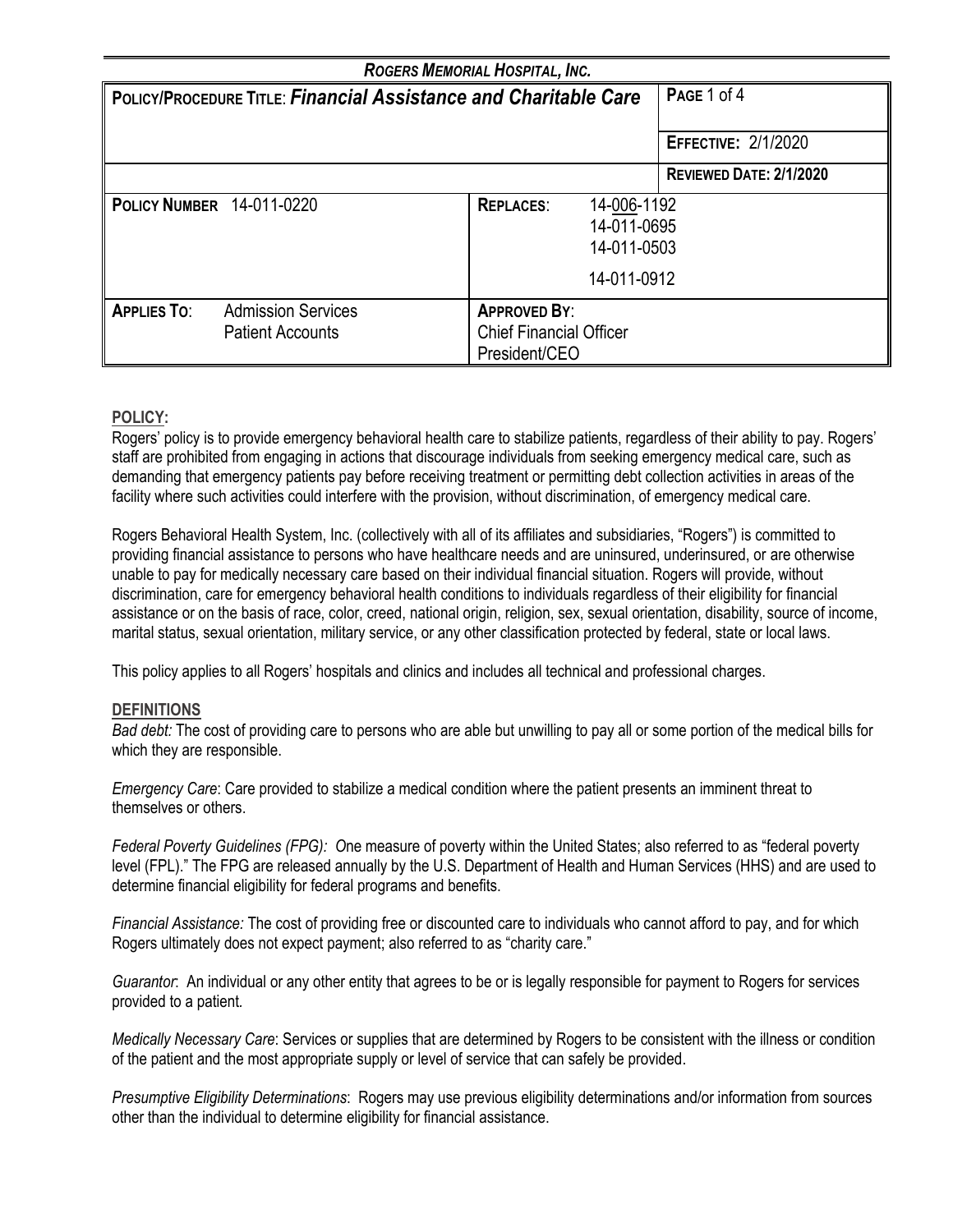# **ELIGIBILITY**

Eligibility criteria for financial assistance are:

- A. Services are emergent and/or medically necessary and provided by Rogers;
- B. The patient is an established Rogers patient;
- C. The patient is uninsured, the care provided is not covered by insurance plan, or the patient has a high deductible or coinsurance balance and there would be a financial hardship to pay the full out-of-pocket expenses; and
- D. The patient's or guarantor's annual household income is 100% 400% of the Federal Poverty Guidelines

Financial Assistance for individuals and families will be calculated as a percentage of total eligible charges according to the following schedule:

| <b>Percentage of Federal</b><br><b>Poverty Guidelines</b> | Percentage of<br><b>Financial Assistance</b> |
|-----------------------------------------------------------|----------------------------------------------|
| 100%                                                      | 100%                                         |
| 125%                                                      | 87%                                          |
| 150%                                                      | 75%                                          |
| 175%                                                      | 60%                                          |
| 200%                                                      | 50%                                          |
| 225%                                                      | 44%                                          |
| 250%                                                      | 38%                                          |
| 275%                                                      | 32%                                          |
| 300%                                                      | 25%                                          |
| 325%                                                      | 19%                                          |
| 350%                                                      | 13%                                          |
| 375%                                                      | 7%                                           |
| 400%                                                      | 0%                                           |

Eligibility is contingent upon patient cooperation with the application process including written permission for Rogers to check consumer credit information.

#### **LIMITATIONS**

Applications may be submitted any time after admission but can only be processed after the patient is discharged and all insurance companies or other payors have completed processing of the claim and the payments or denials have been posted to the account. Applications must be received within 240 days of the first patient statement and may need to be renewed for each admission or every 240 days.

Rogers locations reserve the right to reverse financial assistance adjustments and pursue appropriate reimbursement or collections. This may occur as a result of a variety of reasons including, but not limited to, newly discovered information such as insurance coverage or pursuit of a personal injury claim related to the services in question.

Rogers' financial assistance does not include all costs that may be associated with behavioral health services. Items or services that may not be included in the financial assistance program include, but are not limited to, transportation, lodging, prescriptions, food, medical equipment, ancillary testing, and pharmacy supplies.

### **PROCEDURE**

Patients may qualify for financial assistance by meeting presumptive eligibility requirements or by submitting a completed financial assistance application. Patients/guarantors can obtain a financial assistance application at no charge electronically at rogersbh.org, in person at any Rogers location, or by mail by contacting Patient Financial Services at 262-303-2180.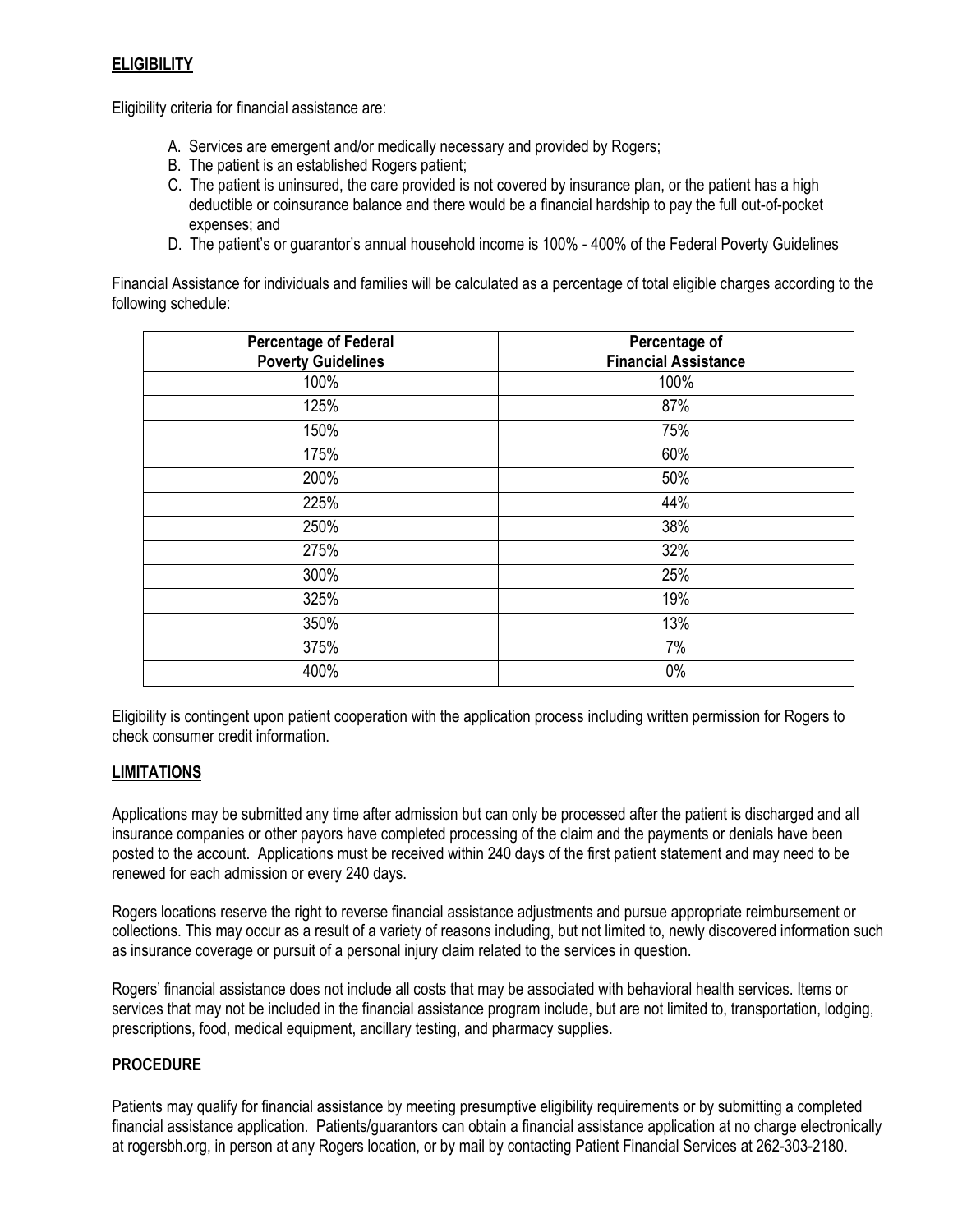Patients/guarantors that want to submit an application or dispute presumptive eligibility requirements must complete and return the application, along with the following documents to process the application:

- Proof of household income (pay stubs for the past 90 days);
- A copy of the three most recent bank statements from all banking institutions of the household;
- A copy of the two most recent tax returns, including all schedules of patient, spouse, or any person who claims the patient as a tax dependent or an IRS Verification of Non-filing letter;
- Verification of loss of income, if applicable; and
- Full disclosure of claims and/or income from personal injury and/or accident related claims.

A patient's application will be reviewed by a Patient Financial Services representative after receiving a complete financial assistance request or application and all required documentation. Rogers reserves the right to request additional documentation before finalizing a request for assistance. Rogers will notify the patient about the decision within a reasonable time after a complete request or application has been submitted.

Rogers reserves the right to refer to or rely on external sources and/or other program enrollment resources to satisfy documentation requirements for patients/guarantors. Rogers also uses Experian Health Financial Assistance Screening to systematically identify patients who may be eligible for financial assistance under this policy and reduce administrative burdens.

Patients eligible for financial assistance under this Policy will not be charged individually more than the amount generally billed to individuals who have insurance covering such care (the "AGB") for emergency and medically necessary services. Rogers calculates AGB percentages using the "look-back method" including Medicare Fee-For-Service and all private health insurers that paid claims to Rogers in the previous fiscal year. A copy of the AGB calculation description may be obtained free of charge. Uninsured patients not eligible for financial assistance under this policy may be offered a self-pay discount.

Rogers may deny a request for financial assistance for a variety of reasons including, but not limited to, sufficient income, sufficient asset level, patient/guarantor is uncooperative or unresponsive to requests for information despite reasonable efforts to work with the patient to obtain information. An applicant who is denied financial assistance may make a request for an appeal by submitting written notification to the Chief Financial Officer or designee within 20 calendar days and state why he/she disagrees with the reason given for ineligibility.

Rogers will not engage in extraordinary collection actions before it makes a reasonable effort to determine whether a patient is eligible for financial assistance under this policy. Financial assistance is not to be used as a substitute for bad debt. Only those patients who meet the criteria are eligible for financial assistance relief. Those patients who do not meet the criteria and refuse to cooperate with collection efforts will be pursued to whatever extent deemed necessary for collection and if Patient Financial Services defines as still uncollectible, will be written off to bad debt.

If a collection agency identifies a patient as meeting Rogers's financial assistance eligibility criteria, the patient's account may be considered for financial assistance. Collection activity will be suspended on these accounts and Rogers will review the financial assistance application. If the entire account balance is adjusted, the account will be returned to Rogers. If a partial adjustment occurs, the patient fails to cooperate with the financial assistance process, or if the patient is not eligible for financial assistance, collection activity will resume.

### **PUBLIC NOTICE**

Rogers takes reasonable efforts to fully inform all patients and the public in the communities that the individual Rogersaffiliated sites serve by posting signs in the reception, admission and check-in areas of the Rogers' hospitals and clinics. Written information about Rogers' financial assistance and charitable care policy shall also be made available to patients at admitting or check-in and any time upon request. Rogers will make a copy of this policy, a plain language summary, and the application available by posting it on the website, including the ability to download a copy of the policy, free of charge.

All information regarding a patient's financial assistance application will be kept confidential. Rogers may share patient financial assistance information across our locations for the benefit and ease of administering financial assistance to patients seen at multiple sites. No information will be shared outside of Rogers unless authorized or required by law.